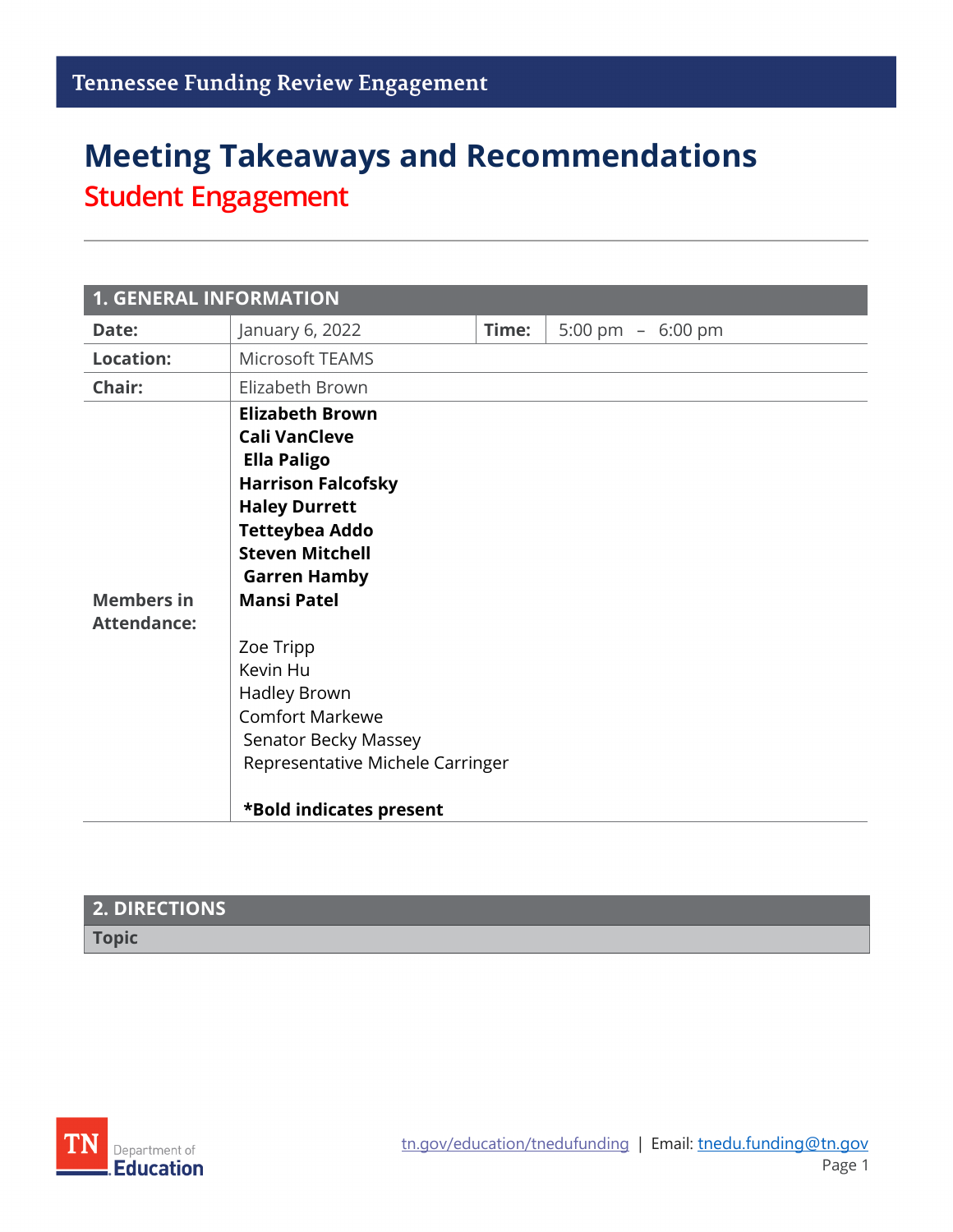#### **Tennessee Funding Review Engagement**

Please list specific supports and services that you would like to see incorporated into the funding formula for each category. (In other words, what supports and services do you think are most important so that the cost of those supports and services can be included. It does not mean a district MUST spend money in a certain way, only that they would be funded to do so). Please prioritize each item as a:

- **Must Have:** Those supports and services required as a result of federal and/or state law, for safety, or similar.
- **Should Have:** Those supports and services that may not be mandatory but are essential to ensure the student or student group receives access to a quality education.
- **Nice to Have:** Those supports and services that are not mandatory and not essential, but (1) may provide a clear and added benefit to students and (2) have a clear return on the investment related to student achievement and future success.
- **Long Shot:** All other supports and services ideas.

#### **Subcommittee Supports and Services Prioritization**

|               | <b>SUBCOMMITTEE FEEDBACK AND REFLECTIONS</b>                                                                                                                                                                                                                                                                                                                                                                                                                       |  |
|---------------|--------------------------------------------------------------------------------------------------------------------------------------------------------------------------------------------------------------------------------------------------------------------------------------------------------------------------------------------------------------------------------------------------------------------------------------------------------------------|--|
| <b>BASE</b>   | Must Have: Nurses, school counselors, school psychologists/social<br>$\bullet$<br>workers, teacher salary and benefits(including extra- curricular pay for<br>teachers, teachers that tutor on own time), SRO, graduation counselors,<br>Should Have: increase CTE coursework,<br>$\bullet$<br>Nice to Have: technology, social media safety, mental health class,<br>$\bullet$<br>programs that develop character traits,<br>Long Shot:<br>$\bullet$<br>$\bullet$ |  |
| <b>WEIGHT</b> | Must Have: Extra resources for the ELL programs, Gifted<br>$\bullet$<br>students(additional needs), economically disadvantaged, students with<br>disabilities, high population of before and after school populations,<br>dyslexia, learning disabilities<br>Should Have: elementary and middle school classrooms,<br>$\bullet$                                                                                                                                    |  |